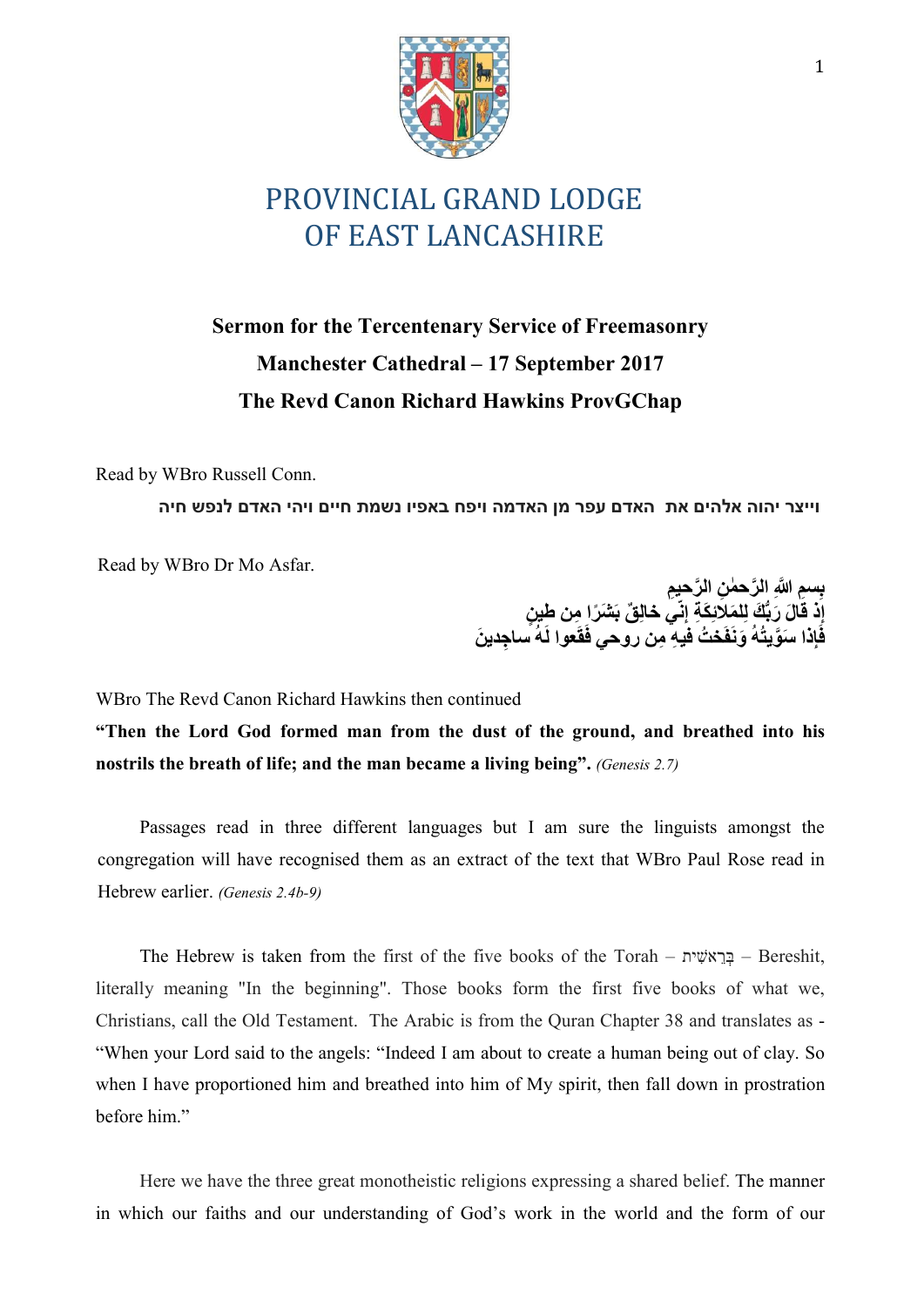worship may have evolved and diverged over many centuries, but at the very heart is our rootedness in a shared belief in a Supreme Being who breathed life into mankind.

As a card-carrying Christian I find that an awesome image. The image of God who loves His creation so much that He breathes life into it, a love that is unconditional, a love that is free to each of us so long as we want to accept it, receive it and are moulded by it. A love so strong that in the words of our last hymn reached out and "saved a wretch like me". A love that gives us freedom and yet a love that brings such responsibilities. That love is the same love that the Right Worshipful Provincial Grand Master read about in that wonderful passage from Paul's First Letter to the people of Corinth (1 Corinthians 13). Many will recognise it as a wedding favourite and for that matter at it is popular at funerals. Paul wrote his letter most probably in the Spring of AD 55 towards the end of his 3 years living in Ephesus.

The whole of Paul's letter is a timely reminder for us today as it continues to instruct and inspire us. History sadly repeats itself as most of the questions and problems that confronted that fledgling church at Corinth are very much with us today - problems of immaturity, instability, divisions, jealousy and envy, lawsuits, marital difficulties, sexual immorality and misuse of spiritual gifts. Yet in spite of this concentration on problems the letter contains one of the most loved chapters in the bible, the one read to us and in our service book. This timeless chapter speaks to us of the nature and qualities of love.

It saddens me that English is a very limited language as it lacks a vocabulary that can express the richness of many Greek and Hebrew words. So the word that we have here translated as "love" in its original Greek form means a special form of love - it is a love that is a selfless concern for the welfare of others. A love that is not called forth by any quality of "loveableness" in the person loved, but is the product of a will to love in obedience to God's command. In Christian terms it is like Christ's love manifested on the cross.

I would like to suggest to you that that passage is at the heart of what it is to be a Freemason - after all our guiding principles are "Brotherly love, relief and truth".

We strive to live in a manner in which "Brotherly love" will fashion not only our Masonic life but reaching beyond into our own individual lives - a desire to attend to the welfare of others, to seek the best in our neighbour - a generosity of love that notices, is moved by and responds to the needs of the sick, the down trodden, the rejected and the devastated.